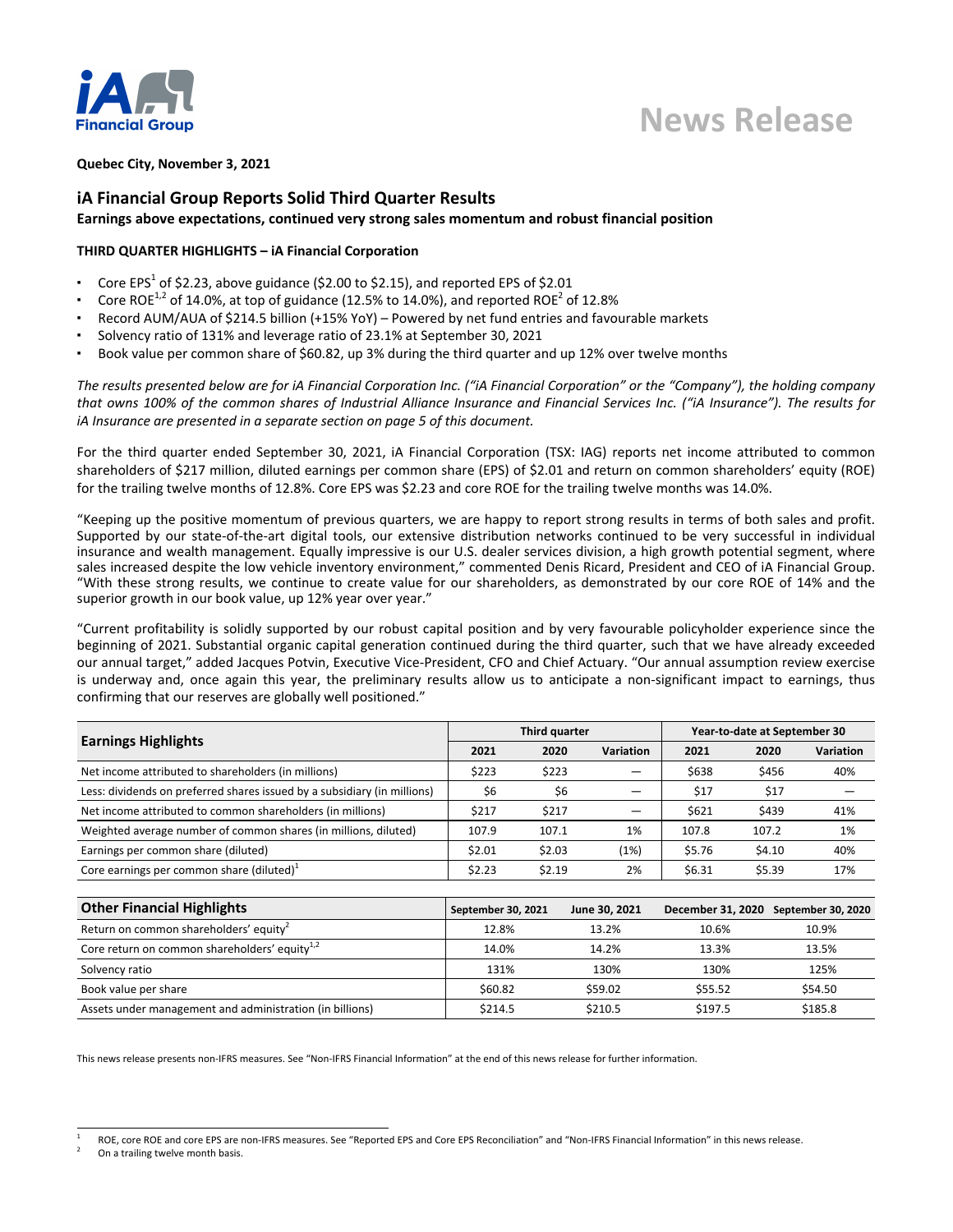The results of iA Financial Corporation for the third quarter of 2021 are presented on a consolidated basis with those of its subsidiaries, including iA Insurance. Unless otherwise indicated, the results presented in this document are compared with those from the corresponding period last year.

**Profitability** – For the third quarter ended September 30, 2021, iA Financial Corporation reports diluted earnings per common share (EPS) of \$2.01 compared to \$2.03 for the same quarter of 2020. Diluted core EPS for the third quarter of 2021 was \$2.23, a year-over-year increase of 2% and above market guidance of \$2.00 to \$2.15. It is worth noting that, in addition to including the profit from the IAS acquisition for the period from May 22 through June 30, 2020, the third quarter of 2020 had recorded significant gains related to taxes and the sale of the residential mortgage portfolio.

The table below reconciles the Company's reported and core earnings. Core earnings is a non-IFRS measure that represents management's view of the Company's capacity to generate sustainable earnings.

**Reported Earnings and Core Earnings Reconciliation<sup>3</sup>**

| Reported Editions and Core Editions Reconciliation                                                                                        |                 |        |                            |                              |                 |         |                            |           |
|-------------------------------------------------------------------------------------------------------------------------------------------|-----------------|--------|----------------------------|------------------------------|-----------------|---------|----------------------------|-----------|
|                                                                                                                                           | Third quarter   |        |                            | Year-to-date at September 30 |                 |         |                            |           |
| (in millions of dollars after tax unless otherwise indicated)                                                                             | <b>Earnings</b> |        | <b>EPS (diluted basis)</b> |                              | <b>Earnings</b> |         | <b>EPS (diluted basis)</b> |           |
|                                                                                                                                           | 2021            | 2021   | 2020                       | <b>Variation</b>             | 2021            | 2021    | 2020                       | Variation |
| <b>Reported earnings</b>                                                                                                                  | 217             | \$2.01 | \$2.03                     | (1%)                         | 621             | \$5.76  | \$4.10                     | 40%       |
| Core earnings remove from reported earnings the impacts of<br>the following items:                                                        |                 |        |                            |                              |                 |         |                            |           |
| Market-related impacts that differ from management's<br>best estimate assumptions                                                         |                 |        | (50.12)                    |                              | (14)            | (50.13) | \$0.58                     |           |
| Assumption changes and management actions                                                                                                 |                 |        |                            |                              |                 |         |                            |           |
| Charges or proceeds related to acquisition or disposition of<br>a business, including acquisition, integration and<br>restructuring costs | 4               | \$0.04 | (50.04)                    |                              | 14              | \$0.13  | (50.06)                    |           |
| Amortization of acquisition-related finite life intangible<br>assets                                                                      | 14              | \$0.13 | \$0.16                     |                              | 41              | \$0.38  | \$0.30                     |           |
| Non-core pension expense                                                                                                                  | 6               | \$0.05 | \$0.05                     |                              | 17              | \$0.16  | \$0.14                     |           |
| Other specified unusual gains and losses                                                                                                  |                 |        | \$0.11                     |                              | –               |         | \$0.33                     |           |
| Core earnings                                                                                                                             | 241             | \$2.23 | \$2.19                     | 2%                           | 679             | \$6.31  | \$5.39                     | 17%       |

The following items presented in the "Sources of Earnings" section of the Company's Financial Information Package explain the differences between management's expectations and reported earnings for the three-month period ended September 30, 2021. This information contains non-IFRS measures. All figures are after tax unless otherwise indicated.

The Company reported net income attributed to common shareholders of \$217 million for the third quarter of 2021. This result, as analyzed according to sources of earnings, can be explained as follows:

**Expected profit on in-force** – At \$244 million pre-tax, expected profit on in-force (EPIF) for the third quarter of 2021 was up 8% or \$19 million year over year. Note that EPIF for the third quarter of 2020 included \$6 million of reported EPIF related to the IAS acquisition in the US Operations sector for the period from May 22 through June 30, 2020. Adjusting for this amount, the year-over-year EPIF growth for the third quarter of 2021 is 14% for the US Operations sector and 12% for the company as a whole. This quarter, the expected profit on in-force growth is mainly the result of organic growth, including high net fund entries, and the favourable impact of financial markets in the wealth sectors.

**Experience gains (losses) versus expected profit** – For the third quarter of 2021, the Company reports a total net experience gain of \$0.05 EPS (\$5 million) versus management expectations. The following experience results are worthy of note:

Additional protections in reserves for pandemic uncertainty – In Canada and the U.S., additional mortality claims were higher than the provision releases planned for the third quarter. This resulted in an experience loss in Canada, while in the U.S., the experience loss was offset by the carry-forward provision arising from better than expected mortality in the first half of 2021. In addition to the provision releases planned for the fourth quarter in Canada and the U.S., there is still a carry-forward provision amount available in the U.S. for potential use in the future. The additional protection in the reserves for adverse policyholder behaviour remains intact as no adverse experience was recorded during the quarter.

<sup>3</sup> For the definition of core earnings, refer to the "Non-IFRS Financial Information" section on page 6. This core earnings definition is applicable as of January 1, 2021. However, the core results for prior periods that are presented for comparison purposes have also been calculated according to this definition.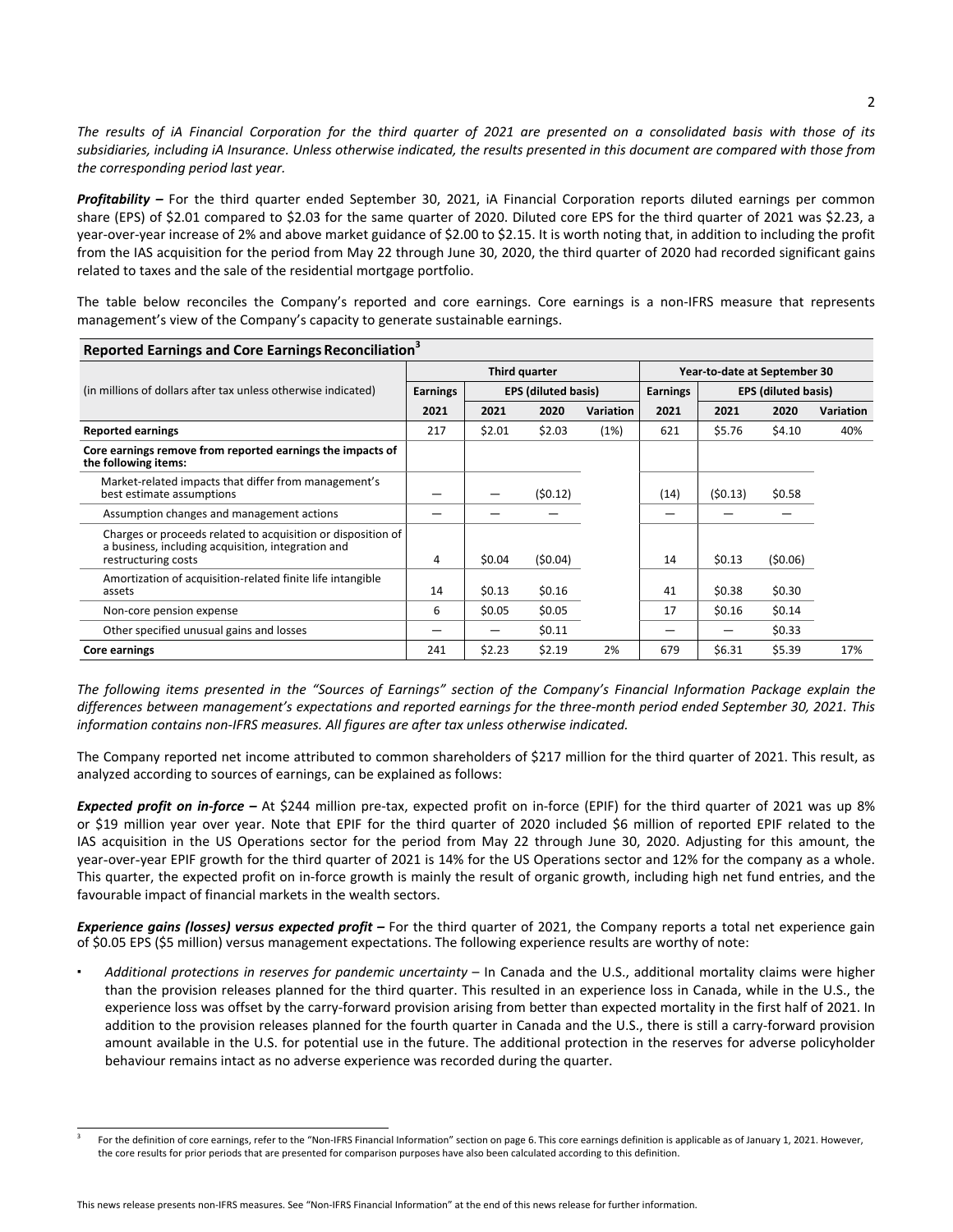- *Individual Insurance* recorded a gain of \$0.05 EPS (\$6 million) in the third quarter. The market-related variations had a positive impact on universal life insurance policies (+\$0.02 EPS) and an unfavourable impact on the level of assets backing individual insurance reserves (-\$0.02 EPS). Policyholder experience generated a gain (+\$0.03 EPS) during the quarter as experience was favourable for morbidity and policyholder behaviour (lapse), but unfavourable for mortality, as mentioned above. Finally, other small favourable deviations from plan were recorded (+\$0.02 EPS).
- *Individual Wealth Management* reported favourable experience in the third quarter with a gain of \$0.01 EPS (\$1 million). Profits from segregated funds, iA Clarington (mutual funds) and the Investia affiliate were higher than expected, driven by high net sales and favourable market conditions since the beginning of 2021. This favourable outcome was partly offset by higher expenses.
- Group Insurance recorded a gain of \$0.08 EPS (\$8 million) for the quarter. Experience in the Employee Plans division was favourable (+\$0.01 EPS), mainly due to lower mortality claims. In the Dealer Services division, lower expenses and favourable P&C claims generated a gain (+\$0.03 EPS) and the car loans portfolio recorded a strong performance due to better credit experience (+\$0.06 EPS). This favourable variation is partly explained by the fact that credit experience has not yet returned to its pre-pandemic level, as was anticipated, and to a lesser extent by the partial release of pandemic-related provisions. In the Special Markets division, results were lower than expected (-\$0.02 EPS) due to unfavourable experience from higher than expected claims.
- Group Savings and Retirement reported an experience loss of \$0.03 EPS (\$3 million), essentially due to higher expenses and unfavourable longevity.
- US Operations reported experience below expectations for the quarter with a loss of \$0.06 EPS (\$7 million). In the Individual Insurance division, results were good, mainly due to favourable lapse experience (+\$0.01 EPS). Results were lower than expected in the Dealer Services division owing to higher expenses (-\$0.03 EPS), mainly due to good year-to-date sales performance, which resulted in an additional provision for sales bonuses, among other things. Also, a loss resulted from timing in revenues (-\$0.02 EPS) and claims were slightly higher than expected (-\$0.01 EPS). Finally, IAS integration costs of \$0.04 EPS were slightly higher than expected, mainly due to the accelerated integration of corporate functions (-\$0.01 EPS).

*Impact of new business (strain) in Individual Insurance and US Operations* – New business for the two business lines generated a charge at issue of \$3 million pre-tax, or 3% of sales for the quarter. This result is close to expectations, being in the middle of the -5% to 10% target range.

**Income** on capital – Net income earned on the Company's surplus funds, which includes income from the iA Auto and Home affiliate (iAAH), was \$37 million before tax for the third quarter, representing a gain of \$0.09 EPS versus management expectations. This is explained by experience at iAAH, which was once again much more favourable than expected, mainly due to lower claims ratios, mostly for home protections (+\$0.09 EPS). Also, investment income on surplus and amortization of intangible assets were slightly higher than expected (+0.01 EPS and -0.01 EPS, respectively).

Income taxes – The effective tax rate for the quarter was 22.0%, at the top end of the 20% to 22% guidance range. As a result, the tax charge was slightly higher than expected (-\$0.01 EPS).

**Business growth** – The Company ended the third quarter of 2021 with solid sales results, continuing the momentum recorded for several quarters. In Canada, we continue to strengthen our market position in our "Foundation"<sup>4</sup> businesses of individual insurance and individual wealth management. In addition to its "Support"<sup>4</sup> of branding and synergies with other businesses, iA Auto and Home also had good sales growth. Lastly, in the U.S., strong sales results of Dealer Services, despite industry-wide inventory challenges, further demonstrate its growth potential as an "Expansion"<sup>4</sup> business and continue to contribute to growth in capital-light products.

- Premiums and deposits continued to grow, increasing by 4% year over year. Note that premiums and equivalents for the third quarter of 2020 include premiums and equivalents related to the IAS acquisition in the US Operations sector for the period from May 22 through June 30, 2020. For the first nine months of 2021, premiums and deposits are 23% higher than in the same period in 2020, especially supported by the performance of the Individual Wealth Management sector.
- Assets under management and administration ended the quarter at a record level of \$214.5 billion, up 15% year over year and up nearly \$4 billion during the quarter, powered by solid net fund entries and favourable market conditions.

<sup>4</sup> At the Investor Event held on March 10, 2021, the Company presented its business mix under three main categories: Foundation, Support and Expansion. For more information, please refer to the Company's website at http://ia.ca/investorrelations under *Events and presentations/2021 Investor Event.*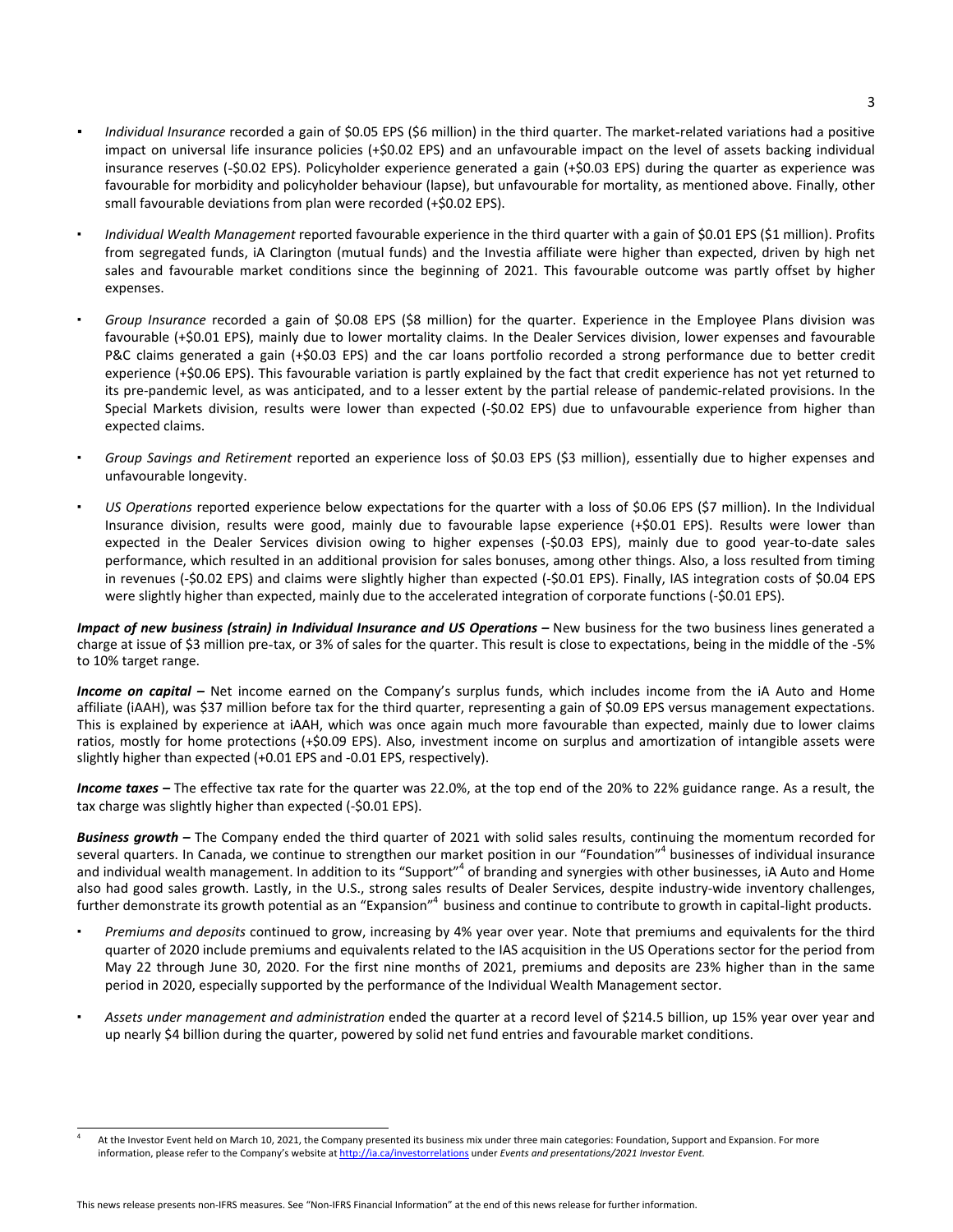- In *Individual Insurance*, total sales continued their strong momentum with a substantial year-over-year increase of 28% for the third quarter and 32% for the year to date. These positive results stem mainly from the combination of three elements: the strength of all our distribution networks, our comprehensive and competitive range of products and the excellent performance of our digital tools. The Company continued to strengthen its position as a Canadian leader in the mass/mid markets with 162,917 policies issued since the beginning of the year, an increase of 22,238 policies (+16%) year over year.
- In *Individual Wealth Management*, both segregated and mutual funds had another excellent quarter with combined net sales of \$1.1 billion, more than double the performance of the previous year. Gross segregated funds generated strong sales of \$1,146 million (+58%) and impressive net sales of \$839 million, an increase of \$463 million from a year earlier. The Company continued to strengthen its position in the industry, ranking first in net segregated fund sales for the first eight months of 2021. Gross mutual fund sales were up significantly year over year at \$660 million  $(+21%)$ , and net sales recorded solid net inflows at \$261 million, an increase of \$214 million from the third quarter of 2020. Finally, sales of guaranteed products totalled \$213 million compared to \$208 million in the same quarter last year.
- The Group Insurance business line is made up of three divisions. In the Employee Plans division, sales totalled \$19 million compared to \$26 million in the same quarter last year. Note that sales in this division vary considerably from one quarter to another based on the size of the contracts sold. In the Dealer Services division, total sales amounted to \$300 million in the third quarter compared to \$310 million a year earlier, while auto sales across Canada continue to be impacted by car inventory shortages. By product, P&C sales were \$95 million (+8%), creditor insurance sales were \$73 million (-19%), and car loan originations totalled \$132 million, similar to the third quarter of 2020. Lastly, sales in the Special Markets division were up 20% year over year, driven mostly by AD&D and critical illness sales performance.
- In *Group Savings and Retirement*, total third quarter sales amounted to \$810 million compared to \$1,180 million for the same period last year, when a major insured annuity contract was signed. Note that sales in this sector vary considerably from one quarter to another based on the size of the contracts sold.
- In *US Operations*, Individual Insurance sales during the third quarter totalled US\$34 million, similar to a year earlier, and sales for the first nine months were up 6% year over year. In the Dealer Services division, third quarter sales were strong, with an increase of 33%<sup>5</sup> year over year despite car sales being impacted by vehicle inventory shortages. This result was mostly driven by the synergies between IAS and DAC. Note that like in Canada, the low vehicle inventory situation is expected to impact sales for the remainder of the year.
- At *iA Auto and Home*, good business growth continued, with direct written premiums up 7% year over year in the third quarter at \$118 million.

Financial position – At September 30, 2021, the solvency ratio was 131%, compared with 130% at June 30, 2021 and 125% a year earlier. This is above the Company's target range of 110% to 116%. The increase of one percentage point in the third quarter essentially stems from the contribution of organic capital generation as the impact of market-related variations was slightly negative. The acquisition of a majority stake in the online general insurance broker Surex announced on November 2, 2021 will reduce the Company's solvency ratio by about one percentage point (130% pro-forma as at September 30, 2021).

In the third quarter, the Company organically generated approximately \$150 million in additional capital, and, after nine months, the \$275 million to \$325 million target range for the year has already been exceeded. The leverage ratio at September 30, 2021 was 23.1%, compared to 23.6% at June 30, 2021.

Book value – The book value per common share was \$60.82 at September 30, 2021, up 3% from the previous quarter and up 12% over twelve months.

**Dividend** – In accordance with regulators' instructions not to increase dividends on common shares due to the COVID-19 pandemic, the Board of Directors has approved a quarterly dividend of \$0.4850 per share, the same as that announced the previous quarter, on the outstanding common shares of iA Financial Corporation. This dividend is payable on December 15, 2021 to the shareholders of record at November 19, 2021.

Dividend Reinvestment and Share Purchase Plan - Registered shareholders wishing to enrol in iA Financial Corporation's Dividend Reinvestment and Share Purchase Plan (DRIP) so as to be eligible to reinvest the next dividend payable on December 15, 2021 must ensure that the duly completed form is delivered to Computershare no later than 4:00 p.m. on November 12, 2021. Enrolment information is provided on iA Financial Group's website at [http://ia.ca/investorrelations,](http://ia.ca/investorrelations) under the *Dividends* section. Common shares issued under iA Financial Corporation's DRIP will be purchased on the secondary market and no discount will be applicable.

<sup>5</sup> Q3/2020 figures were restated to deduct sales for IAS Parent Holdings, Inc. from May 22 to June 30, 2020 (US\$27M) that were previously included.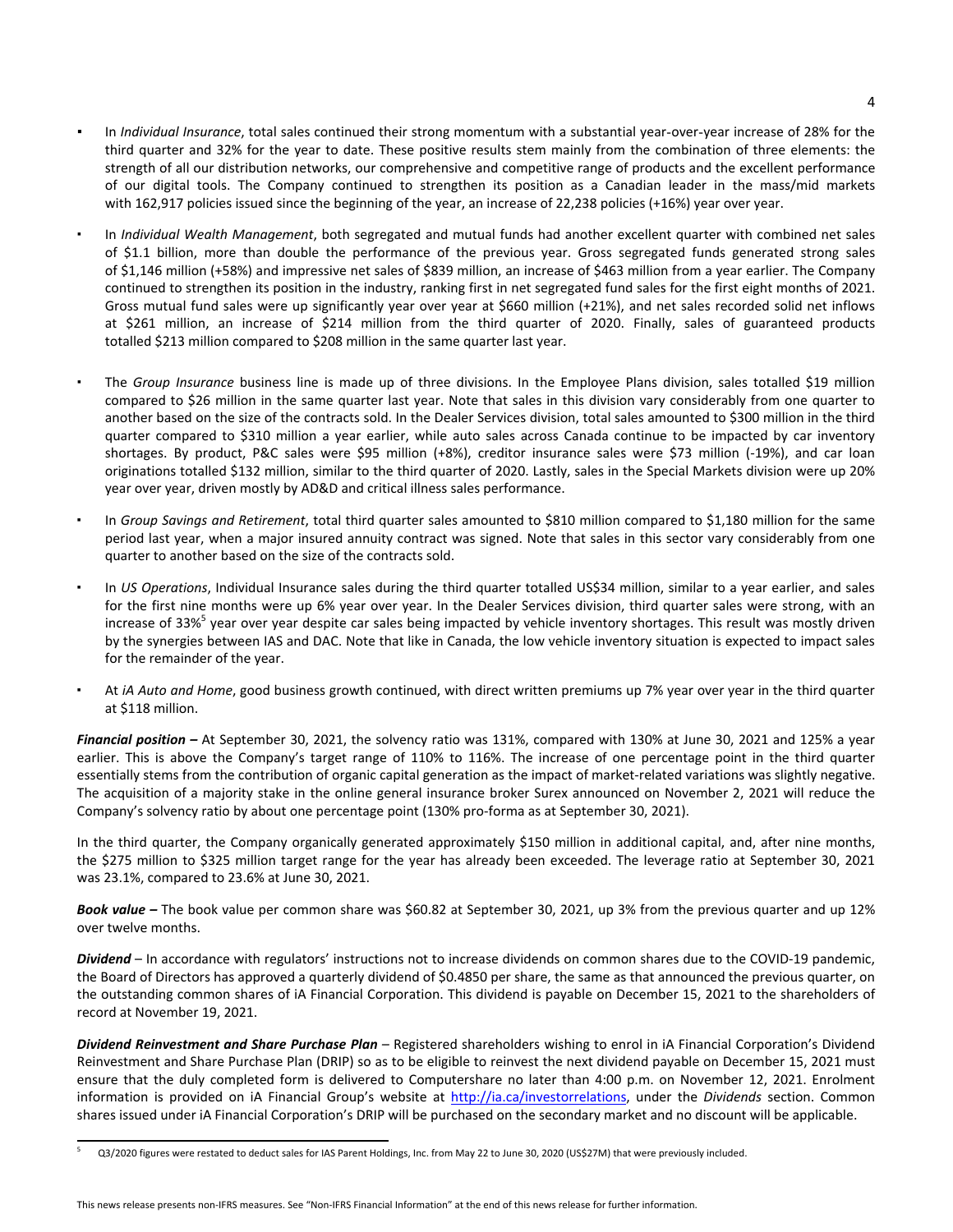**Annual actuarial assumption review** – The annual review of actuarial assumptions has begun and will be finalized in the coming weeks. The final results will be reported on February 16, 2022, with the fourth quarter 2021 earnings release. The impact of the annual actuarial assumption review on the fourth quarter 2021 results is expected to be non-significant.

## **Management appointments**

- On August 23, 2021, Pierre Miron was appointed to the new position of Executive Vice-President and Chief Transformation Officer.
- On September 21, 2021, Philippe Sarfati was appointed to the position of Executive Vice-President and Chief Risk Officer.

Litigation – On March 10, 2021, the Saskatchewan Court of Appeal ruled in favour of iA Financial Group in the litigation between the Company and Ituna Investment LP ("Ituna"). Ituna sought to make unlimited deposits into a universal life insurance contract that it purchased from a policyholder. In its decision, the Court of Appeal found that Ituna's position was inconsistent with the language and the purpose of the contract. iA Financial Group has always maintained that the position taken by Ituna was legally unfounded. Ituna is seeking leave from the Supreme Court of Canada to appeal the entire decision of the Court of Appeal. A decision on Ituna's application for leave to appeal is expected on November 4, 2021.

## Subsequent to the third quarter of 2021:

# **Disposal of PPI Benefits Inc. and Agile Benefits Inc.**

On October 1, 2021, PPI Management Inc., a subsidiary of the Company, sold its wholly owned subsidiary, PPI Benefits Inc. (including Agile Benefits Inc.) to AGA Benefits Solutions. The sale reflects the decision of PPI Management Inc. to focus on its core business of individual insurance and support for independent advisors. A gain of \$12M before taxes will be recognized for this transaction in the fourth quarter of 2021.

# Signing of a real estate asset management partnership

On October 19, iA Financial Group and Canderel announced the signing of an agreement in the real estate investment sector. The agreement confirms that Canderel has been selected as iA Financial Group's strategic partner and as such will be responsible for the operational management (operations and leasing) and maintenance of iA's real estate assets in Quebec. The agreement covers the operations of 16 properties—five in Montreal and 11 in Quebec City—and will take effect January 1, 2022.

## Acquisition of a majority stake in the online general insurance broker Surex

On November 2, iA Financial Group announced the acquisition of 70% of the shares of two Canadian companies specializing in insurance technology: Surexdirect.com Ltd. and Surexdirect.com (Ontario) Ltd. (collectively "Surex"). As a leading player in digital property and casualty (P&C) insurance distribution in Canada, Surex combines online self-serve capabilities with experienced advisors. This acquisition allows iA Financial Group to better serve its distribution networks across Canada and, at the same time, to improve the client experience by offering a broader range of financial products. This transaction is financed from cash on hand and reduces the Company's solvency ratio by about one percentage point (130% pro-forma as at September 30, 2021).

# *Market guidance for 2021 for iA Financial Corporation, as disclosed on February 11, 2021*

- Core earnings per common share: target range of \$7.60 to \$8.20 (\$1.95 to \$2.10 for the fourth quarter)
- Core return on common shareholders' equity (ROE): target range of 12.5% to 14.0%
- Solvency ratio: target range of 110% to 116%
- Impact of new business (strain): annual target of 2% of sales with quarterly range of -5% to 10%
- Organic capital generation: target range of \$275 million to \$325 million
- Effective tax rate: target range of 20% to 22%
- Dividend payout ratio: range of 25% to 35% with the target being the midpoint

The market guidance provided above is a forecast. Please refer to the "Forward-looking Statements" section at the end of this news release for more information. \_\_\_\_\_\_\_\_\_\_\_\_\_\_\_\_\_\_\_\_\_\_\_\_\_\_\_\_\_\_\_\_\_\_\_\_\_\_\_\_\_\_\_\_\_\_\_\_\_\_\_\_\_\_\_\_\_\_\_\_\_\_\_\_\_\_\_\_\_\_\_\_\_\_\_\_\_\_\_\_\_\_\_\_\_\_\_\_\_\_\_\_\_\_\_\_\_\_\_\_\_\_\_\_\_\_\_\_

## **THIRD QUARTER HIGHLIGHTS - iA Insurance**

Profitability – In the third quarter of 2021, iA Insurance recorded net income attributed to its sole common shareholder, iA Financial Corporation, of \$216 million, compared to \$222 million a year earlier.

Financial position – The solvency ratio of iA Insurance was 121% at September 30, 2021, compared with 120% at the end of the previous quarter and 124% a year earlier. This is above iA Insurance's target range of 110% to 116%. The increase of one percentage point in the third quarter essentially stems from the contribution of organic capital generation as the impact of market-related variations was slightly negative.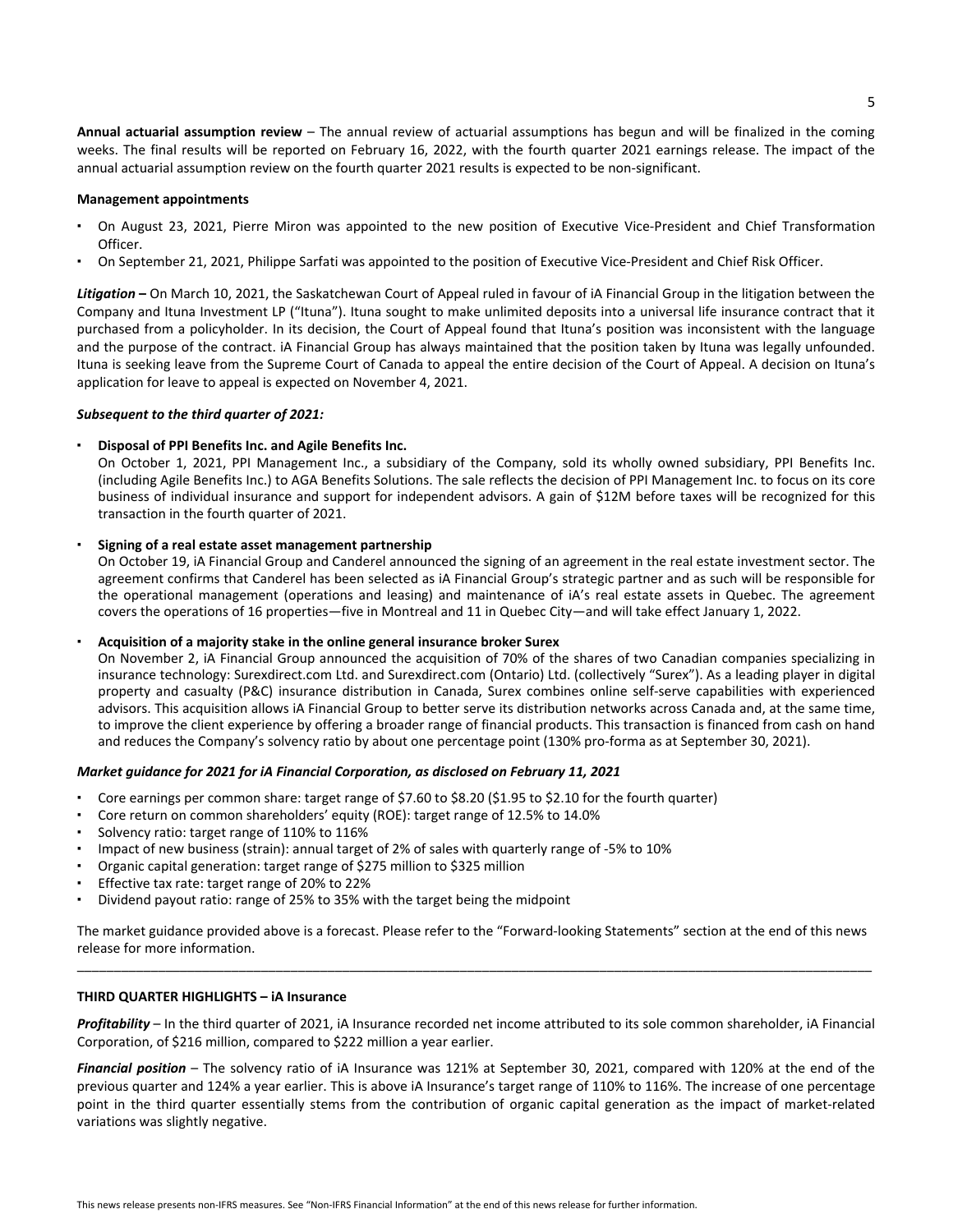**Dividend** – iA Insurance paid no dividend in the third quarter of 2021. For the fourth quarter of 2021, the Board of Directors of iA Insurance approved no dividend to its sole common shareholder, iA Financial Corporation. As a result, no dividend should be paid by iA Insurance to iA Financial Corporation during the fourth quarter.

| iA Insurance                                         |                    |      |               |                              |      |                    |  |
|------------------------------------------------------|--------------------|------|---------------|------------------------------|------|--------------------|--|
| <b>Earnings Highlights</b>                           | Third quarter      |      |               | Year-to-date at September 30 |      |                    |  |
| (In millions of dollars, unless otherwise indicated) | 2021               | 2020 | Variation     | 2021                         | 2020 | <b>Variation</b>   |  |
| Net income attributed to shareholders                | 222                | 228  | (3%)          | 636                          | 473  | 34%                |  |
| Less: dividends on preferred shares                  | 6                  | 6    |               | 17                           |      | 17                 |  |
| Net income attributed to common shareholders         | 216                | 222  | (3%)          | 619                          | 456  | 36%                |  |
|                                                      |                    |      |               |                              |      |                    |  |
| <b>Other Financial Highlights</b>                    |                    |      |               |                              |      |                    |  |
| (In millions of dollars, unless otherwise indicated) | September 30, 2021 |      | June 30, 2021 | December 31, 2020            |      | September 30, 2020 |  |
| Total capital                                        | 6,372              |      | 6,143         | 5,888                        |      | 6,197              |  |
| Solvency ratio                                       | 121%               |      | 120%          | 122%                         |      | 124%               |  |
|                                                      |                    |      |               |                              |      |                    |  |

\_\_\_\_\_\_\_\_\_\_\_\_\_\_\_\_\_\_\_\_\_\_\_\_\_\_\_\_\_\_\_\_\_\_\_\_\_\_\_\_\_\_\_\_\_\_\_\_\_\_\_\_\_\_\_\_\_\_\_\_\_\_\_\_\_\_\_\_\_\_\_\_\_\_\_\_\_\_\_\_\_\_\_\_\_\_\_\_\_\_\_\_\_\_\_\_\_\_\_\_\_\_\_\_\_\_\_\_

# **GENERAL INFORMATION**

#### **Non-IFRS Financial Information**

iA Financial Corporation and iA Insurance (collectively "iA Financial Group") report their financial results and statements in accordance with International Financial Reporting Standards (IFRS). iA Financial Group also publishes certain financial measures that are not based on IFRS (non-IFRS). A financial measure is considered a non-IFRS measure for Canadian securities law purposes if it is presented other than in accordance with the generally accepted accounting principles used for the companies' audited financial statements. These non-IFRS financial measures are often accompanied by and reconciled with IFRS financial measures. For certain non-IFRS financial measures, there are no directly comparable amounts under IFRS. iA Financial Group believes that these non-IFRS financial measures provide additional information to better understand iA Financial Group's financial results and assess its growth and earnings potential, and that they facilitate comparison of the quarterly and full-year results of iA Financial Group's ongoing operations. Since non-IFRS financial measures do not have standardized definitions and meaning, they may differ from the non-IFRS financial measures used by other institutions and should not be viewed as an alternative to measures of financial performance determined in accordance with IFRS. iA Financial Group strongly encourages investors to review its financial statements and other publicly filed reports in their entirety and not to rely on any single financial measure.

Non-IFRS financial measures published by iA Financial Corporation include, but are not limited to: return on common shareholders' equity (ROE), core earnings per common share (core EPS), core return on common shareholders' equity (core ROE), sales, net sales, assets under management (AUM), assets under administration (AUA), premium equivalents, deposits, sources of earnings measures (expected profit on in-force, experience gains and losses, impact of new business (strain), changes in assumptions, management actions and income on capital), capital, solvency ratio, interest rate and equity market sensitivities, loan originations, finance receivables and average credit loss rate on car loans.

The analysis of profitability according to the sources of earnings presents sources of income in compliance with the guideline issued by the Office of the Superintendent of Financial Institutions and developed in co-operation with the Canadian Institute of Actuaries. This analysis is intended to be a supplement to the disclosure required by IFRS and to facilitate the understanding of iA Financial Corporation's financial position by both existing and prospective stakeholders to better form a view as to the quality, potential volatility and sustainability of earnings. It provides an analysis of the difference between actual income and the income that would have been reported had all assumptions at the start of the reporting period materialized during the reporting period. It sets out the following measures: expected profit on in-force business (representing the portion of the consolidated net income on business in force at the start of the reporting period that was expected to be realized based on the achievement of best-estimate assumptions); experience gains and losses (representing gains and losses that are due to differences between the actual experience during the reporting period and the best-estimate assumptions at the start of the reporting period); impact of new business (strain) (representing the point-of-sale impact on net income of writing new business during the period); changes in assumptions, management actions and income on capital (representing the net income earned on iA Financial Corporation's surplus funds); and any other items not attributed to operating profit.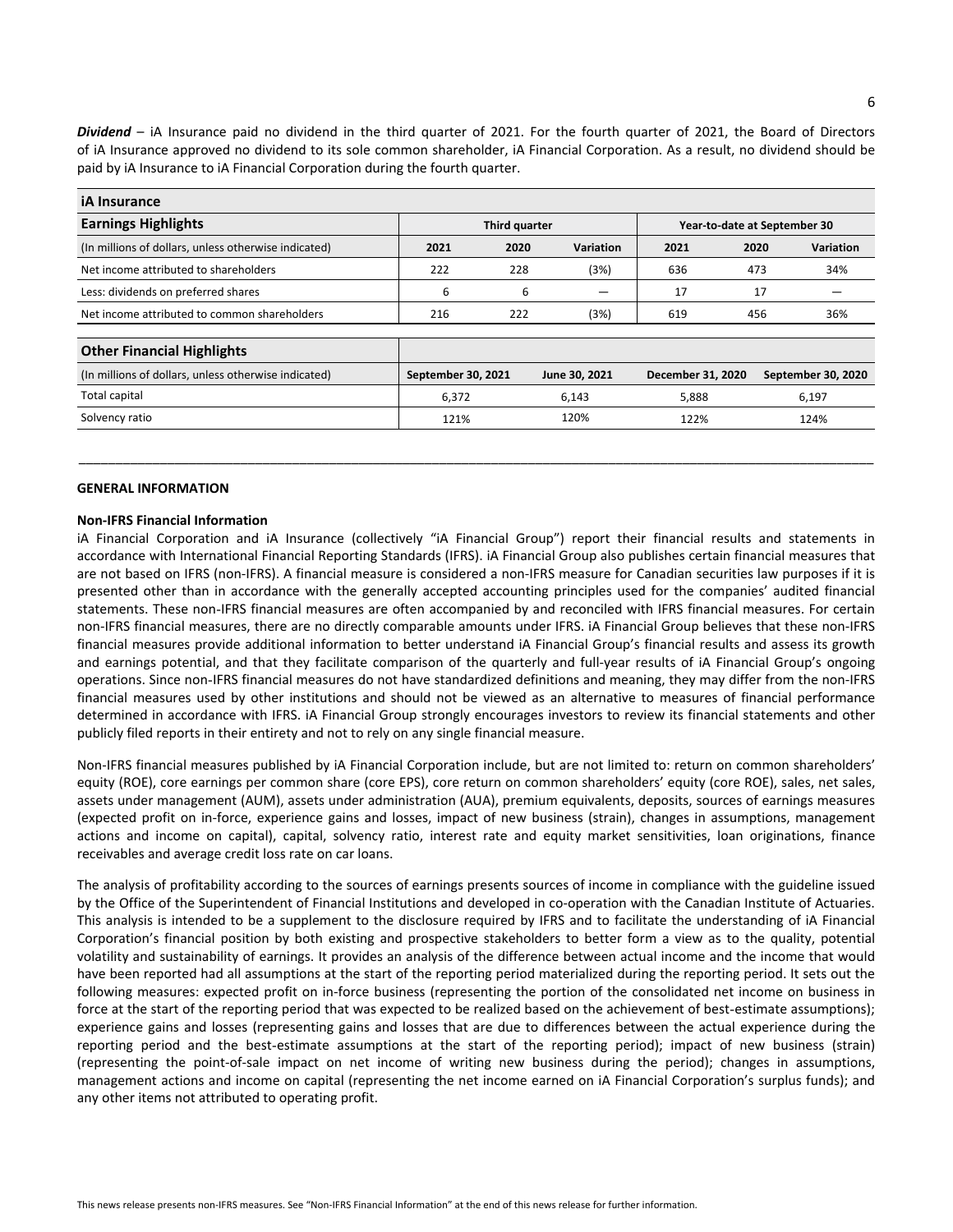Core earnings (loss) and financial measures based on core earnings (loss), including core EPS and core ROE, are non-IFRS financial measures used to better understand the capacity of the Company to generate sustainable earnings. Core earnings (loss) remove from reported earnings (loss) the impacts of the following items that create volatility in the Company's results under IFRS, or that are not representative of its underlying operating performance:

- a) market-related impacts that differ from management's best estimate assumptions, which include impacts of returns on equity markets and changes in interest rates related to (i) management fees collected on assets under management or administration (MERs), (ii) universal life policies, (iii) the level of assets backing long-term liabilities, and (iv) the dynamic hedging program for segregated fund guarantees;
- b) assumption changes and management actions;
- c) charges or proceeds related to acquisition or disposition of a business, including acquisition, integration and restructuring costs;
- d) amortization of acquisition-related finite life intangible assets;
- e) non-core pension expense, that represents the difference between the asset return (interest income on plan assets) calculated using the expected return on plan assets and the IFRS prescribed pension plan discount rate;
- f) specified items which management believes are not representative of the performance of the Company, including (i) material legal settlements and provisions, (ii) unusual income tax gains and losses, (iii) material impairment charges related to goodwill and intangible assets, and (iv) other specified unusual gains and losses.

This core earnings definition is applicable as of January 1, 2021. However, the core results for prior periods that are presented for comparison purposes have also been calculated according to this definition.

Non-IFRS financial measures published by iA Insurance include, but are not limited to: return on common shareholders' equity (ROE), sales, assets under management (AUM), assets under administration (AUA), capital and solvency ratio.

Sales is a non-IFRS measure used to assess iA Financial Group's ability to generate new business. They are defined as fund entries on new business written during the period. Net premiums, which are part of the revenues presented in the financial statements, include fund entries from both in-force contracts and new business written during the period. Assets under management and administration is a non-IFRS measure used to assess iA Financial Group's ability to generate fees, particularly for investment funds and funds under administration. An analysis of revenues by sector is presented in the "Analysis According to the Financial Statements" section of the Management's Discussion and Analysis.

## **Forward-looking Statements**

This news release may contain statements relating to strategies used by iA Financial Group or statements that are predictive in nature, that depend upon or refer to future events or conditions, or that include words such as "may", "will", "could", "should", "would", "suspect", "expect", "anticipate", "intend", "plan", "believe", "estimate", and "continue" (or the negative thereof), as well as words such as "objective", "goal", "guidance", and "forecast" or other similar words or expressions. Such statements constitute forward-looking statements within the meaning of securities laws. In this news release, forward-looking statements include, but are not limited to, information concerning possible or assumed future operating results. These statements are not historical facts; they represent only expectations, estimates and projections regarding future events and are subject to change, particularly in light of the ongoing and evolving COVID-19 pandemic, its effect on the global economy and its uncertain impact on our operations.

Although iA Financial Group believes that the expectations reflected in such forward-looking statements are reasonable, such statements involve risks and uncertainties, and undue reliance should not be placed on such statements. Certain material factors or assumptions are applied in making forward-looking statements, and actual results may differ materially from those expressed or implied in such statements. Factors that could cause actual results to differ materially from expectations include, but are not limited to: general business and economic conditions; level of competition and consolidation; changes in laws and regulations, including tax laws; liquidity of iA Financial Group, including the availability of financing to meet existing financial commitments on their expected maturity dates when required; accuracy of information received from counterparties and the ability of counterparties to meet their obligations; accuracy of accounting policies and actuarial methods used by iA Financial Group; insurance risks such as mortality, morbidity, longevity and policyholder behaviour, including the occurrence of natural or man-made disasters, pandemic diseases (such as the current COVID-19 pandemic) and acts of terrorism.

Potential impacts of the COVID-19 pandemic – Since March 2020, the COVID-19 pandemic has had major, unprecedented implications for both society and the economy. The overall impact of the COVID-19 pandemic is still uncertain and depends on many factors, such as the progression of the virus, the emergence of new variants, the duration of the pandemic, potential treatments and therapies, the availability of vaccines, the effectiveness of government measures to slow the virus's spread and the impact of those measures on the economy. As a result, we cannot accurately predict the total bearing the pandemic will have, but the impact on iA Financial Corporation's business and financial results could be material. However, despite the short-term negative impacts of the pandemic on its results, iA Financial Corporation remains financially solid. In addition, iA Financial Corporation's business